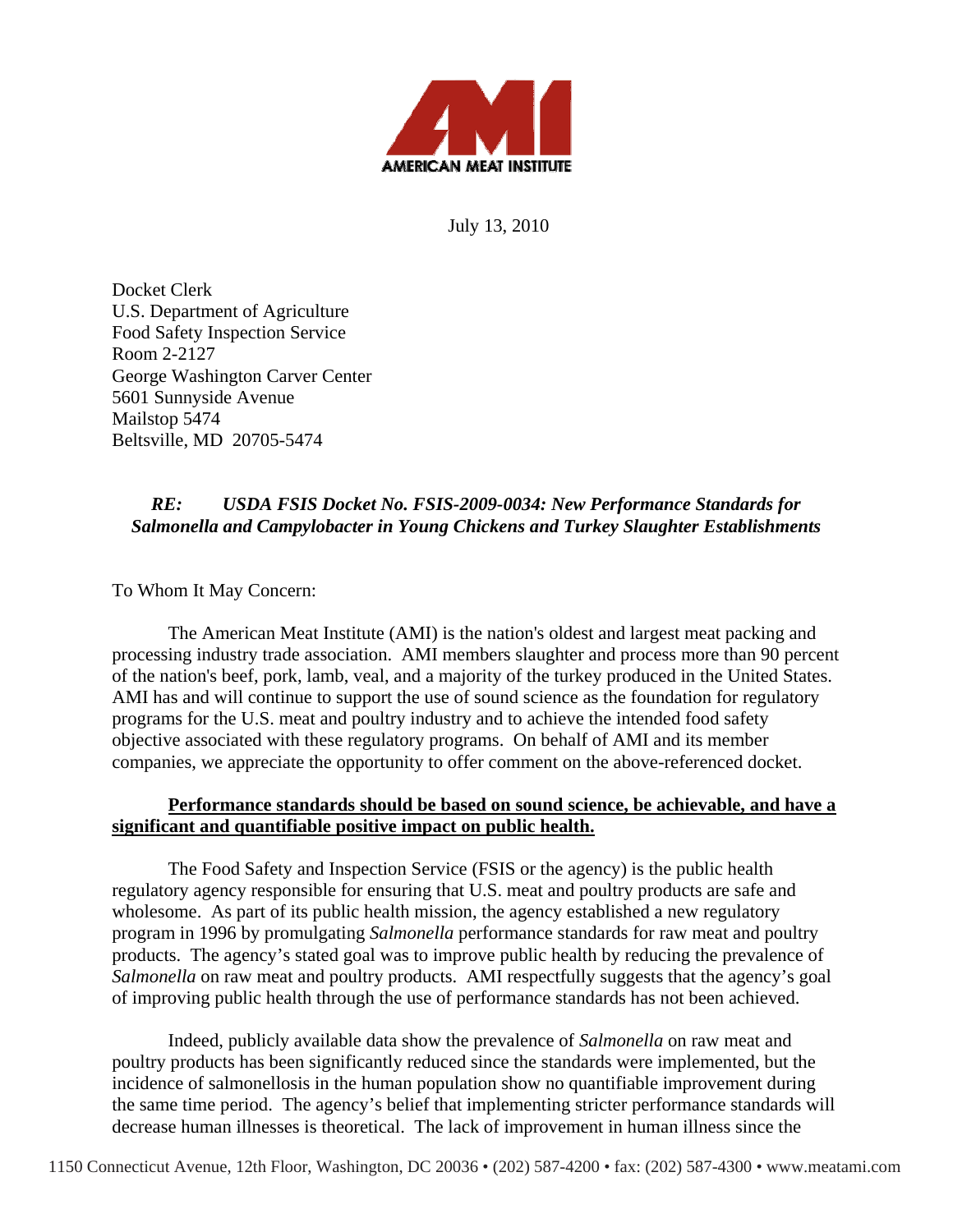Docket No. FSIS-2009-0034 July 13, 2010 Page 2 of 3

performance standards were fully implemented in 2000 does not support the agency's theory. Therefore, AMI believes it is incumbent on the agency to conduct a comprehensive scientific and technical review of the new performance standards for *Salmonella* and *Campylobacter* in young chickens and turkey to determine the impact of the revised standards on public health before they are implemented in federal establishments.

## **Data show existing** *Salmonella* **performance standards have not improved public health.**

Examining the data in FSIS's **"***Progress Report on Salmonella Testing of Raw Meat and Poultry Products, 1998–2009*<sup>, 1</sup> the prevalence of *Salmonella* in broilers has decreased to 7.2% in 2009 from a high of 16.3% in 2005. And when compared with the current performance standard, the chicken industry reduced the prevalence of *Salmonella* by 64%. The average *Salmonella* prevalence rate in broilers from 1998 – 2009 was 11.1% for an overall 44.5% reduction from the performance standard. A similar prevalence rate reduction was measured in turkeys with 46.5% reduction from the 7.1% prevalence of *Salmonella* in 2006 to 3.8% in 2009.

While these improvements in *Salmonella* prevalence rates demonstrate a commitment by FSIS and the meat and poultry industry, the agency believes that the lower the percent positive rate, the lesser the potential for the public to consume a product that can be attributed to foodborne illness. AMI continues to seek the science used to support this belief.

The Centers of Disease Control and Prevention (CDC) illness data as reported in the "*Preliminary FoodNet Data on the Incidence of Infection with Pathogens Transmitted*  Commonly Through Food --- 10 States, 2009<sup>; 2</sup> has seen no significant decrease in *Salmonella* related illnesses. This trend is not new as *Salmonella* related illnesses have remained virtually stagnant since 1996 and did not achieve the Department of Health and Human Service's (HHS) Healthy People 2010 goal of 6.8 illnesses per 100,000 people.

## **FSIS should conduct a study to determine why the** *Salmonella* **performance standards have not improved public health.**

While CDC data incorporates all food categories, one logically questions what impact of FSIS implementation of performance standards has had on improving public health. AMI encourages the agency to examine why performance standards have not been successful in having a significant and quantifiable improvement of public health. AMI is hopeful such an examination could deliver a practical means to convert food safety objectives into targets that can be used by FSIS and the meat and poultry industry to improve public health. Having specific targets, instead of meeting a prevalence percentage that seemingly appears to have no link to improved public health, would allow industry to design control processes that would be quantifiable.

 $\overline{a}$ <sup>1</sup> Percent Positive *Salmonella* Tests in the PR/HACCP Verification Testing Program by Product Class and Calendar Year, 1998–2009. Accessed July 5, 2010:

http://www.fsis.usda.gov/Science/Progress\_Report\_Salmonella\_Testing\_Tables/index.asp

**<sup>2</sup>** Morbidity and Mortality Weekly Report (MMWR). April 16, 2010 / 59(14): 418-422. Accessed July 5, 2010: http://www.cdc.gov/mmwr/preview/mmwrhtml/mm5914a2.htm